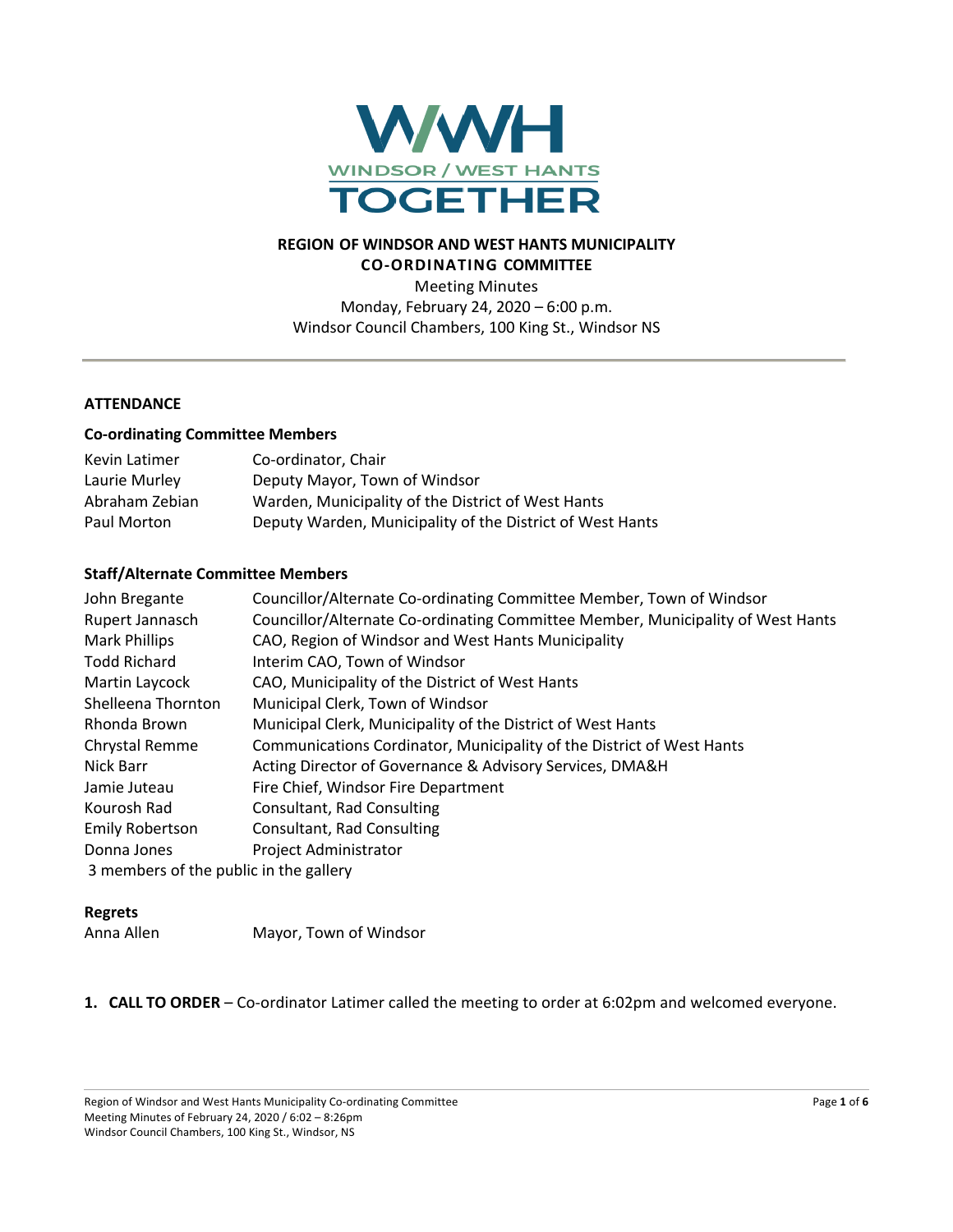### **2. CONFLICT OF INTEREST DECLARATION**

**3. APPROVAL OF AGENDA** – Additions and/or Deletions

**MOVED/SECONDED THAT THE AGENDA BE APPROVED AS CIRCULATED. MOTION CARRIED**

#### **4. APPROVAL OF MINUTES**

(a) Meeting of February  $10^{th}$ , 2020

# **MOVED/SECONDED THAT THE MINUTES OF FEBRUARY 10, 2020 BE APPROVED AS CIRCULATED. MOTION CARRIED.**

### **5. DELEGATIONS / PRESENTATIONS**

- (a) Community Engagement Project Kourosh Rad
	- Mr. Rad introduced himself as well as his colleague Emily Robertson who is assisting in the Engagement process.
	- Mr. Rad & Ms. Robertson reviewed the presentation with the members of the Co-ordinating Committee and highlighted the work done to date for the Community Engagement project.
	- Co-ordinator Latimer asked what the approach or standing agenda on the Community Workshops would look like. Ms. Robertson advised that they would be set up to help get a sense of the issues/themes that are already present, and to help them build on that so they could encourage feedback and work off each other's comments.
	- Warden Zebian stated there seems to be a gap as there are a few communities missing from their workshop list including Avondale, Summerville, etc., a large area that would not be represented in Brooklyn. Ms. Robertson replied that this was one of the reasons they were here at the meeting, to get feedback to ensure they are including everyone that needs to be included.
	- CAO Phillips asked if it would be helpful or hinder if some of the staff or elected officials attended the workshops. Mr. Rad's thoughts were, if you are dealing with trust building, it would probably be better to have staff attend. Based on feedback they have received and comments they have heard, it might hinder the efforts to have elected officials attend at this point. Did note that they could evaluate that on a case by case basis moving forward.
	- Mr. Rad advised the Committee that there would be a report coming forward in the coming weeks.

*Mr. Rad & Ms. Robertson left the meeting at 6:31pm.*

#### **6. BUSINESS ARISING FROM PREVIOUS MINUTES**

- (a) Work Plan Update
	- Co-ordinator Latimer advised that we are down to the last five weeks to complete the tasks identified on the workplan.
	- Provided updates on Human Resources, Union/Non-Union issues, and on Asset Registry.
	- Noted there would be one more newsletter coming before the end of the project.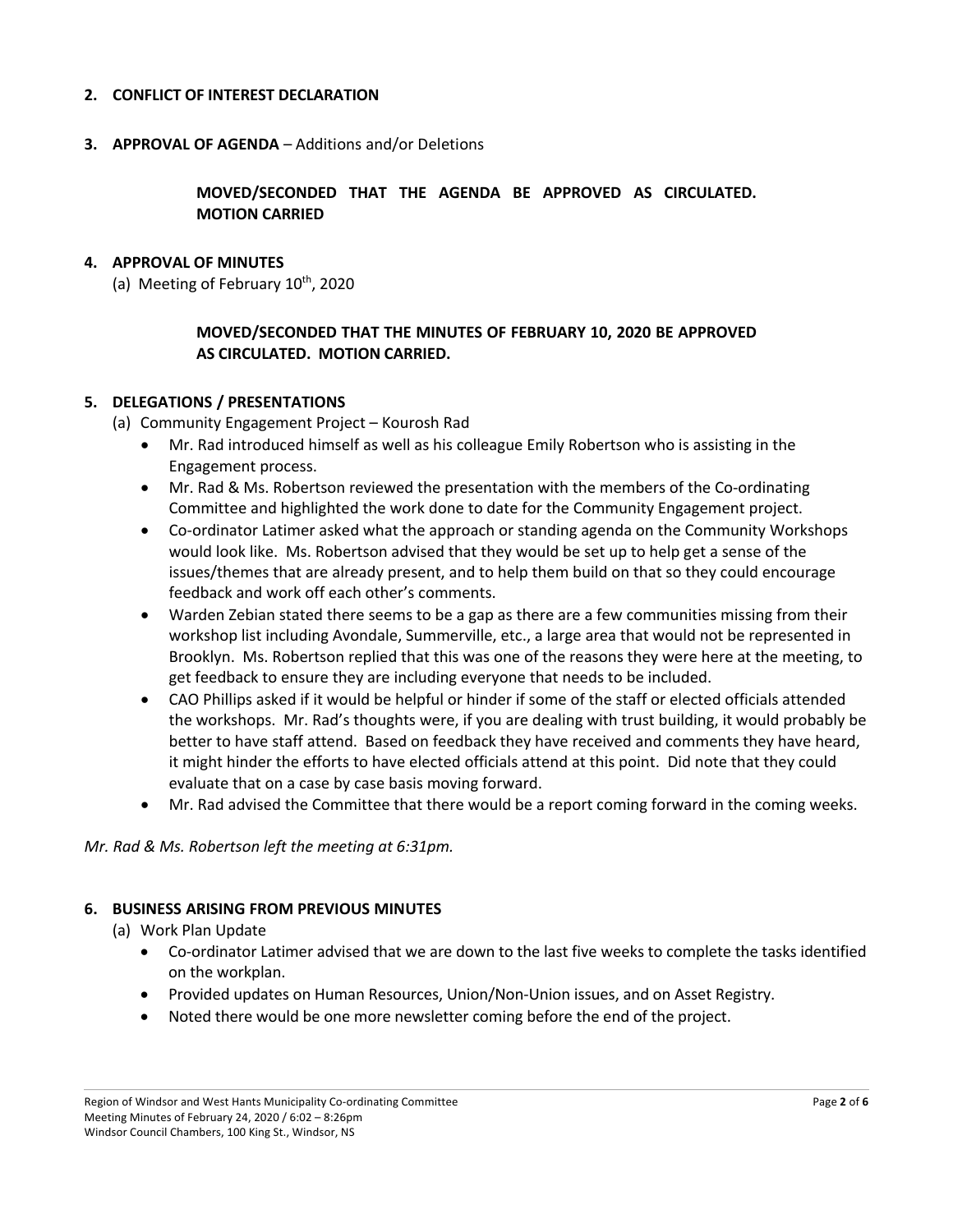- (b) Benchmark Workshop
	- Co-ordinator Latimer discussed and noted the planned upcoming Benchmarking Workshop planned for March 5<sup>th</sup> at Dalhousie.
	- Advised he has been in contact with a reporter from the Valley Journal who is interested in the Dalhousie student's final report and recommendations.

(c) Policies for Approval

- Ms. Thornton presented the Recommendation Report on the policies for approval that were presented at the February 10<sup>th</sup> Co-ordinating Committee meeting.
- Noted that as per the MGA, seven days notice is required for the adoption or approval of policies.
- Added that a recommendation report and a notice report will be standing items on the agenda going forward as there are lots of policies rolling out between now and April  $1<sup>st</sup>$ , 2020.

# **MOVED/SECONDED THAT THE CO-ORDINATING COMMITTEE APPROVE THE FOLLOWING REGION OF WINDSOR AND WEST HANTS MUNICIPALITY POLICIES:**

- § **COUNCIL REMUNERATION POLCIY (RCOHR-001.00)**
- § **TAX EXEMPTION POLICY (RCOFN-002.00**
- § **APPOINTMENT OF TRAFFIC AUTHORITY POLICY (RCOGE-001.00)**

**WHICH INCLUDES THE RESCISSION OF WINDSOR'S REMUNERATION OF ELECTED OFFICIALS POLICY AND WEST HANTS' COUNCIL REMUNERATION POLICY; RESCISSION OF WEST HANTS' TAX EXEMPTION POLICY AND RESCISSION OF WEST HANTS'S APPOINTMENT OF TRAFFIC AUTHORITY POLICY. MOTION CARRIED.**

(d) Hantsport Fire Station - Discussion

- CAO Phillips provided some background and context regarding the Hantsport Fire Station and its replacement.
- CAO Phillips noted that there is no recommendation at this time but important for the Co-ordinating Committee to recognize the level of support the West Hants Council currently has in place and that they have made a statement of confidence to the Hantsport Fire Service about that building's replacement. Also noted that there is a recommendation within the Fire Services Study that specifically endorses the replacement of the Hantsport Fire Service.
- Also noted that West Hants had the foresight to identify funding within their existing reserves to assist with the cost of the fire station when and if the final details around cost and construction are revealed.
- CAO Phillips added, this is an opportunity to express the importance that this station has been identified for replacement and we should take further steps to continue that momentum around its replacement or more specifically, an RFP process.
- Warden Zebian provided additional context. Noted that around two years ago a replacement was deemed necessary for the Hantsport Fire Station. At the last Council meeting, a recommendation was put forward by the CAO for an RFP for design to be sent out for the station. Council rejected that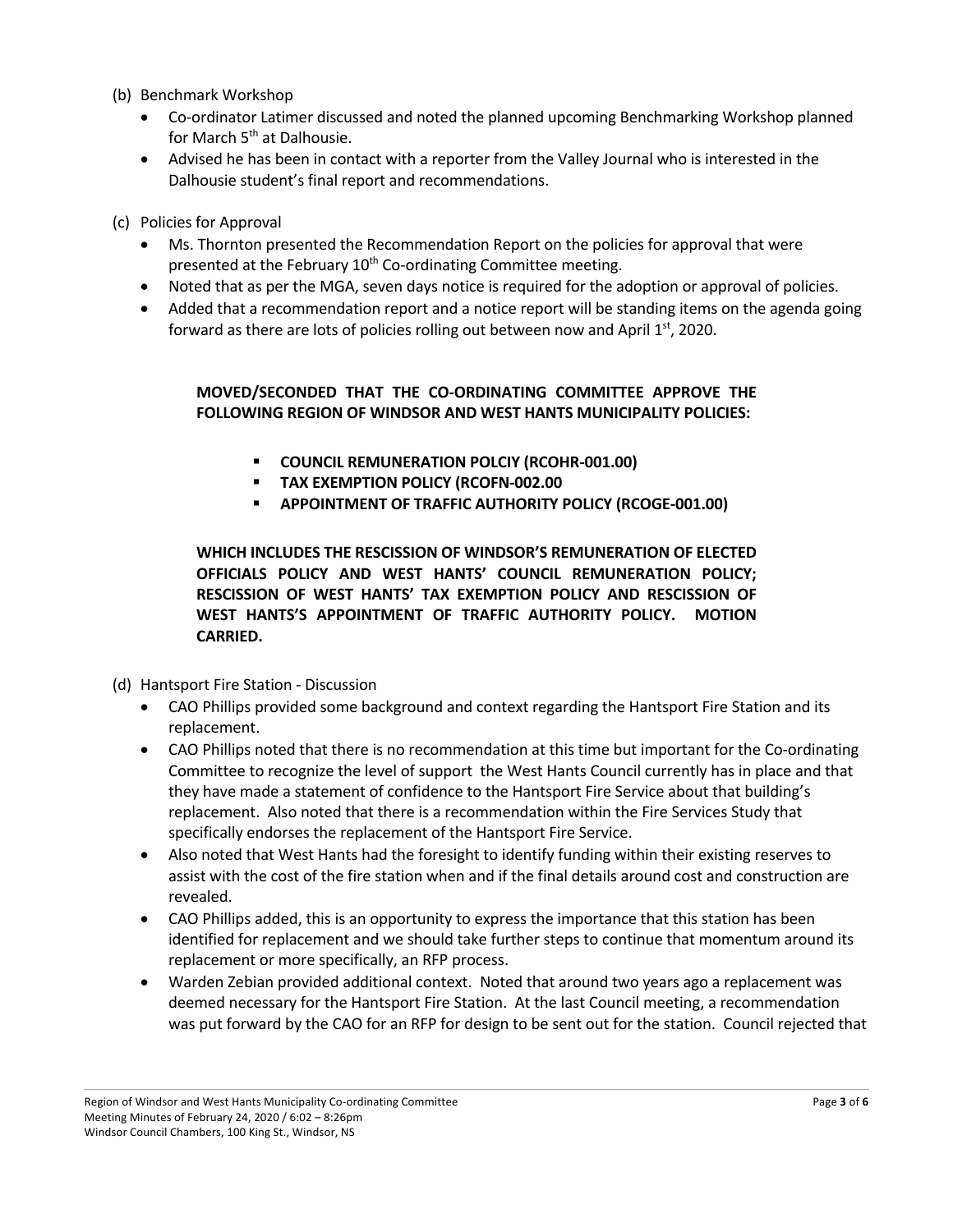offer, thinking they would rather have an RFP for design build. At this point we are a little late in the game for West Hants Council to issue anything. Thought it would be best to bring it before the Coordinating Committee which would allow for some continuity going forward.

# **MOVED/SECONDED THAT THE CO-ORDINATING COMMITTEE DIRECT CAO PHILLIPS TO BRING BACK A REPORT TO THE CO-ORDINATING COMMITTEE ON THE RECOMMENDATIONS FOR A WAY FORWARD FOR THE HANTSPORT FIRE STATION TO BE BUILT. MOTION CARRIED.**

- Deputy Mayor Murley noted that Kings County pays for about one third of the cost and asked if there were any concerns with moving forward with the motion with them perhaps not continuing with that. Warden Zebian stated that he foresees none but up to a different council altogether. To be most responsible would be to issue them some plans based on design, for example, to give them opportunity to come up with a new service agreement based on cost estimates.
- CAO Phillips added that he has had some preliminary discussions with the County of Kings around day to day fire service and the need for a new agreement. For clarity, making the statement that it is in the schedule to replace the fire services. The fire services should be confident in that, as well as the people that are served by that. This recommendation is about continuity and how do we continue the process to get there.
- Deputy Mayor Murley asked CAO Phillips to speak on how a temporary borrowing resolution might support this motion. CAO Phillips replied, we are not looking at this at this stage, just looking at the design phase of the station so they can get to cost and the mechanisms for funding.

# **7. STAFF REPORTS**

# (a) CAO Report

- CAO Phillips noted the highlights of his report and provided updates in the areas of Governance, Administration, Finance, Parks & Recreation, Planning & Development, Economic Development, and Protective Services.
- Co-ordinator Latimer asked for a status on the pending CRA issue. CAO Phillips advised they have received favorable a response from CRA and noted they seem to be working on the municipalities behalf to try to have the municipality defined as they had hoped to be.
- Co-ordinator Latimer asked CAO Phillips to provide additional context on the Economic Development "Best Practices" meeting noted in his report. CAO Phillips advised that Wolfville and Kentville are coming to visit with staff and the Windsor Business Enhancement Society and suggest using the resources and expertise they have to better leverage Economic Development. Not only seeing what other people do but getting some uniformity around service delivery.

(b) Municipal Elections Update Report

- Ms. Brown reviewed her report with the Committee and noted the highlights.
- Co-ordinator Latimer asked what was the total numbers of electors. Ms. Brown replied, right now on the list, there are 15,335 plus three more to add by Wednesday. Could get up to 15,400 before they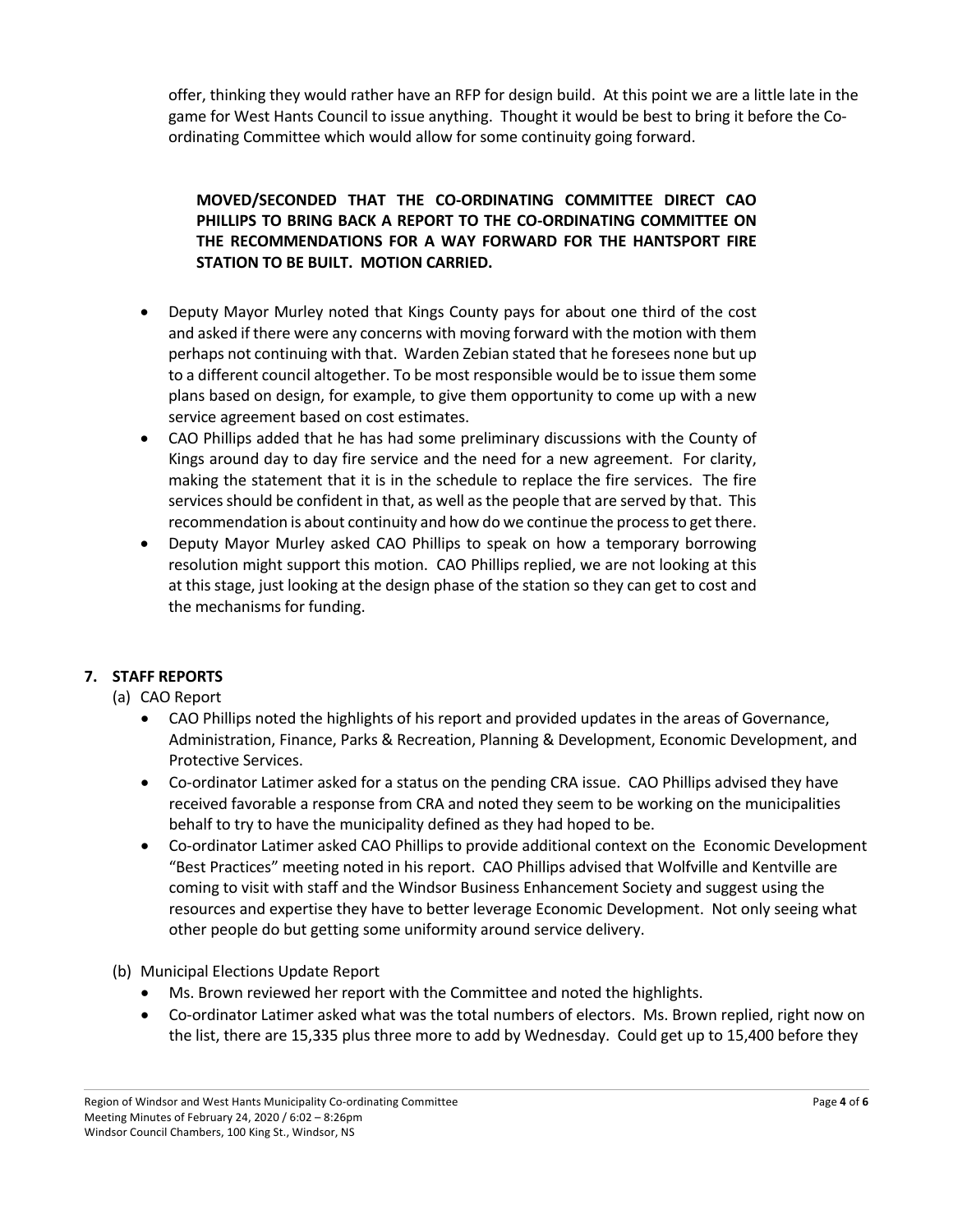are done the election.

- Warden Zebian, asked if ID is required to be added to the vote list. Ms. Brown replied that no ID is required nor the need to bring a voter card. Just need their name, address and birth date but the voter would be required to take an oath.
- Co-ordinator Latimer asked for some background around the vote counting. Ms. Brown provided the details as to how the tally is calculated.
- Co-ordinator Latimer asked if there was anything they could be doing over the next couple of weeks to provide information to encourage people to get out and vote to achieve the 55% desired goal. Ms. Brown advised it is now up to the candidates, they could do some more Facebook post but between the radio, newsprint and Facebook, not sure what other medium could be used.
- (c) Appointments Recommendation Report
	- Ms. Brown presented and noted the highlights for the Appointments Recommendation Report. report.

**1. IT IS RECOMMENDED THAT THE CO-ORDINATNG COMMITTEE APPOINT TROY BURGESS AS THE TRAFFIC AUTHORITY FOR THE REGION OF WINDSOR AND WEST HANTS MUNICIPALITY. MOTION CARRIED.**

**2. IT IS RECOMMENDED THAT THE CO-ORDINATING COMMITTEE APPOINT PETER JOHNSTON AS THE ALTERNATE TRAFFIC AUTHORITY FOR THE REGION OF WINDSOR AND WEST HANTS MUNICIPALITY. MOTION CARRIED**

**3. IT IS RECOMMENDED THAT THE CO-ORDINATING COMMITTEE APPOINT CHRISTINE MCCLARE AS SHEEP VALUER FOR THE REGION OF WINDSOR AND WEST HANTS MUNICIPALITY. MOTION CARRIED.**

(d) Policies – Notice to Consider (Records Management Policy) Recommendation Report

• Ms. Thornton presented the Notice to Consider Recommendations report. Advised that this was just notice, the report for approval would be coming forward in two weeks' time at the next Co-ordinating Committee meeting.

RECOMMENDED THAT THE CO-ORDINATING COMMITTEE APPROVE THE RECORDS MANAGEMENT POLICY RCOGE-OO2.00 FOR THE REGION OF WINDSOR AND WEST HANTS MUNICIPALITY, WHICH INCLUDES TERMINATING (RESCINDING) WEST HANTS' RECORDS MANAGEMENT POLICY.

# **8. BILL 55, SECTION 12 ITEMS (if any)**

(a) Disposal of ALF Aerial Truck 8 Recommendation Report

• Fire Chief Juteau presented the Recommendation Report on the Disposal of ALF Aerial Truck 8 Recommendation Report.

# **MOVED/SECONDED THAT THE CO-ORDINATING COMMITTEE SUPPORT THE**